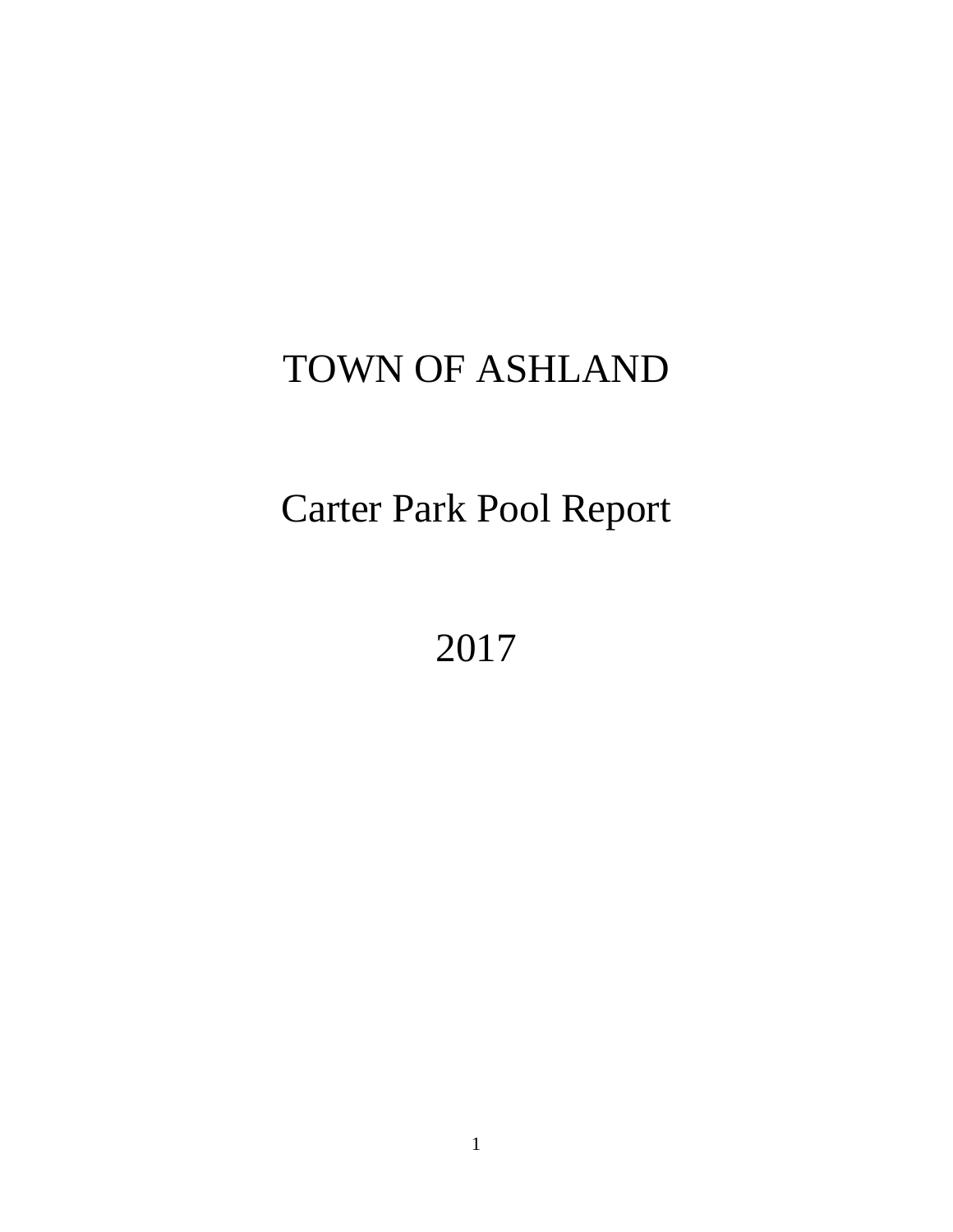# **Carter Park Pool**

#### **General Overview**

The swimming pool is designed to provide safe summer outdoor recreation and instruction in swimming and water safety. The pool complex at Carter Park includes a recreational swimming pool, baby pool, and restrooms. Qualified personnel serve as pool manager, and the lifeguards are trained through the American Red Cross. Pool attendees pay an annual fee or pay a daily gate fee for admission to the pool complex.

#### **Pool Memberships**

The sale of pool memberships began on April 3, 2017. The Town sold 236 pool membership packages in 2017 for a total of 875 individual pool members. The memberships sold are compared to the past along with the total number of members. Due to a great deal of interest, we created a new membership category: Caregiver. This membership is primarily for nannies, au pairs, or grandparents. Caregiver passes were sold on a case by case basis. Regular membership packages break down as follows:



**Figure 1** - This figure provides the percentage of memberships sold to residents, non-residents, and employees in the year 2017.

|                                   | 2007 |      | 2008            |            |                 | 2009  |                 | 2010 |                 | 2015 |     | 2016 |     | 2017 |
|-----------------------------------|------|------|-----------------|------------|-----------------|-------|-----------------|------|-----------------|------|-----|------|-----|------|
| <b>Total Pass Packages Sold</b>   |      | 250  | 211             |            |                 | 210   |                 | 239  |                 | 189  |     | 235  |     | 236  |
| <b>Resident Family Members</b>    | 283  | 32%  | 236             | 34%        | 262             | 34%   | 293             | 35%  | 227             | 33%  | 283 | 34%  | 292 | 33%  |
| Resident Individual Members       | 12   | 1%   | 13 <sub>l</sub> | 2%         | 16 <sup>1</sup> | 2%    | 18 <sup>1</sup> | 2%   | 18 <sup>1</sup> | 3%   | 16  | 2%   | 13  | 1%   |
| <b>Resident Senior Members</b>    | 2    | 0%   |                 | 0%         | 1               | $0\%$ | 3 <sub>l</sub>  | 0%   | 4               | 1%   | 8   | 1%   | 11  | 1%   |
| <b>Resident Caregiver</b>         |      |      |                 |            |                 |       |                 |      |                 |      |     |      | 15  | 2%   |
| <b>Resident Members Total</b>     | 297  | 33%  | 250             | <b>36%</b> | 279             | 36%   | <b>314</b>      | 37%  | 249             | 36%  | 307 | 37%  | 331 | 38%  |
| Non-resident Family Members       | 563  | 63%  | 421             | 61%        | 477             | 62%   | 511             | 60%  | 378             | 54%  | 411 | 50%  | 434 | 50%  |
| Non-resident Individual Members   | 28I  | 3%   | 16I             | 2%         | 16 <sub>l</sub> | 2%    | 16 <sup>1</sup> | 2%   | 10 <sup>1</sup> | 1%   | 14  | 2%   | 14  | 2%   |
| Non-resident Senior Members       |      | 0%   | 4               | 0%         | 0               | 0%    | 5               | 1%   | 2 <sub>1</sub>  | 0%   | 5   | 1%   | 6   | 1%   |
| Non-resident Caregiver            |      |      |                 |            |                 |       |                 |      |                 |      |     |      |     | 0%   |
| <b>Non-Resident Members Total</b> | 592  | 67%  | 441             | 64%        | 493             | 64%   | 532             | 63%  | 390             | 56%  | 430 | 52%  | 458 | 52%  |
| <b>Employee Total</b>             |      |      |                 |            |                 |       | 0               | 0%   | <b>56</b>       | 8%   | 92  | 11%  | 86  | 10%  |
| Total                             | 889  | 100% | 691             | 100%       | 772             | 100%  | 846             | 100% | 695             | 100% | 829 | 100% | 875 | 100% |

**Table 1** – This table outlines membership totals for every year this data was collected.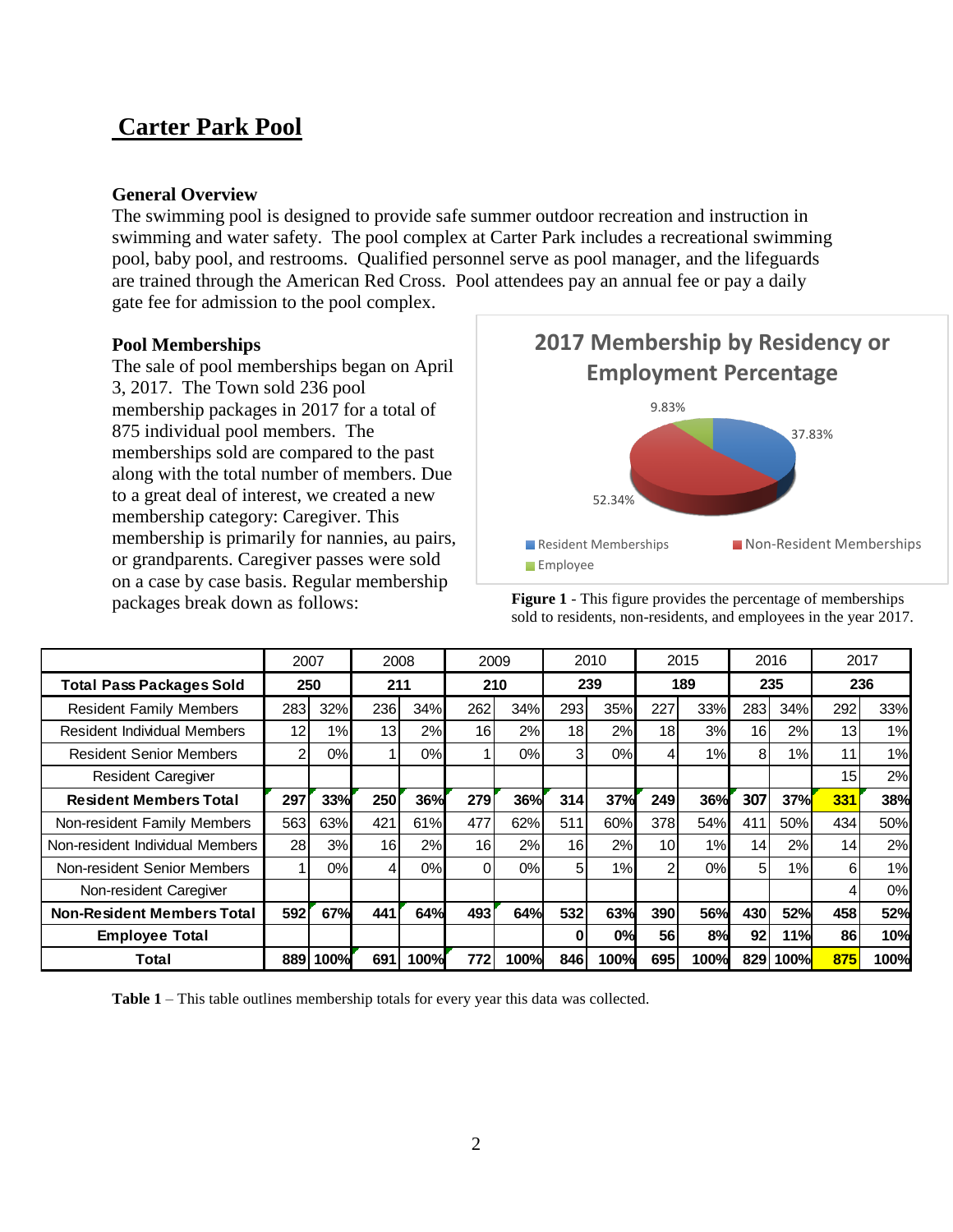#### **Revenues and Expenditures**

The revenue rose through pool membership and pool pass packs. Pool pass sales and pool pass packs totaled \$41,084.50. Revenues from daily pool entry fees, swim lessons, and pool rental fees increased to \$31,324.00. This brings the total revenue to \$72,408.50. Total expenditures were approximately \$122,722.69 for the 2017 pool season. Based on this information, revenues covered 58.98 percent of expenditures. Based on experience the goal for aquatic facilities should be in the 60-70 percent range. The exorbitant cost of maintaining the pool in recent years has made meeting this benchmark especially challenging.

| Revenue                                                       | 2017 Season | <b>Expenditure</b>             | 2017 Season  |  |
|---------------------------------------------------------------|-------------|--------------------------------|--------------|--|
| User Fees - Pool                                              | \$31,324.00 | <b>Regular Wages</b>           | \$73,418.42  |  |
| Pool Membership and                                           | \$41,084.50 | Overtime                       |              |  |
| Passes pack:                                                  |             | <b>FICA</b>                    | \$5,616.95   |  |
| <b>Total Pool Revenue</b>                                     | \$72,408.50 | <b>VRS</b>                     |              |  |
|                                                               |             | Deferred Comp                  |              |  |
| <b>Expenditure Recovery (Annual</b><br>Revenues/Expenditures) |             | Medical/Hospital               |              |  |
|                                                               |             | Group Life Insurance           |              |  |
| 2017                                                          | 58.98%      | <b>VRS</b>                     |              |  |
|                                                               |             | Unemployment Insurance         | \$105.69     |  |
| 2016                                                          | 56.03%      | <b>Worker's Compensation</b>   | \$1,586.00   |  |
|                                                               |             | <b>Professional Services</b>   |              |  |
| 2015<br>55.17%                                                |             | <b>Total Personnel</b>         | \$80,727.06  |  |
| 2010<br>63.50%                                                |             | Repairs & Maintenance - Pool   | \$15,268.13  |  |
|                                                               |             | Tree Replacement               |              |  |
| 2009                                                          | 56.10%      | Electric Service - Pool        | \$4,127.12   |  |
|                                                               |             | Water & Sewer Bills - Pool     | \$9,335.84   |  |
|                                                               |             | <b>Total Contract Services</b> | \$28,731.09  |  |
|                                                               |             | Miscellaneous                  |              |  |
|                                                               |             | Pool Supplies                  | \$13,314.54  |  |
|                                                               |             | <b>Total Other Commodities</b> | \$13,314.54  |  |
| <b>Tables 2,3, &amp; 4</b> – These tables provide the         |             | <b>Total Pool Expense</b>      | \$122,722.69 |  |

total revenues generated by the Carter Park Pool, expenditures required to run the pool during the 2017 season, and percentage of expenditures recovered by pool revenues during pool seasons data was compiled.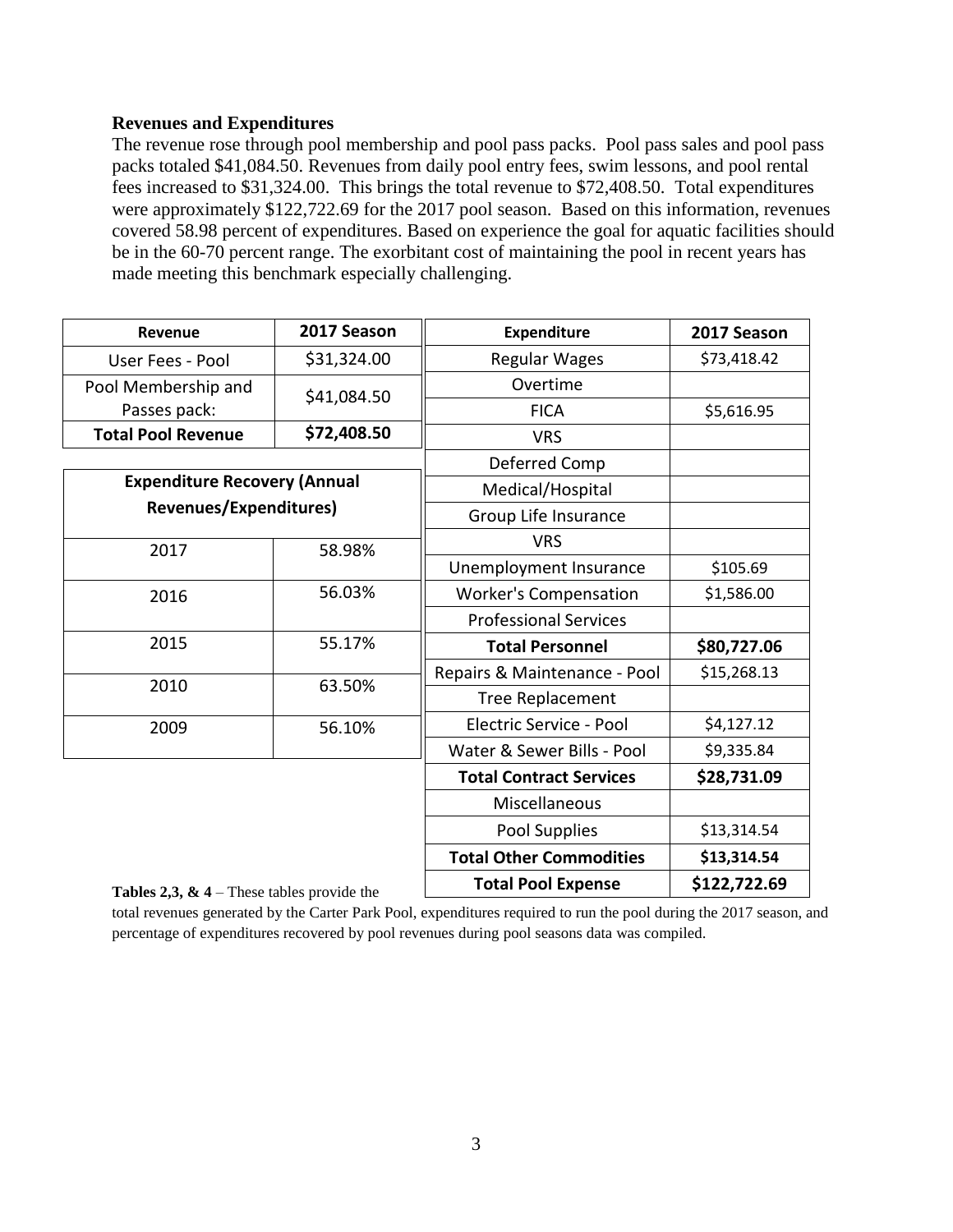#### **Attendance**

The pool complex ended the year with an attendance total of 10,216. The pool was open 82 of 89 possible days, and the average daily attendance was 124.58 patrons on days the pool was open. Figure three shows, which we have recognized in the past, weather can have an impact on attendance rates.



|  |  |  | <b>Figure 2</b> – This figure provides the weekly attendance and average at Carter Park Pool in 2017. |  |
|--|--|--|-------------------------------------------------------------------------------------------------------|--|
|--|--|--|-------------------------------------------------------------------------------------------------------|--|

| Year                                                         | 2007  | 2008 | 2009   | 2010   | 2015  | 2016 | 2017   |
|--------------------------------------------------------------|-------|------|--------|--------|-------|------|--------|
| <b>Average Daily Attendance On days</b><br>the Pool was Open | 115   |      | 97     | 108    | 100   |      | 125    |
| <b>Total Attendance</b>                                      | 9,750 |      | 10,263 | 10,918 | 9.729 | .358 | 10,216 |

**Table 5** – This table shows the total attendance and average daily attendance on days the pool was open in every year this data was collected**.** 

#### **Swim Lessons**

In total, sixty-one (61) patrons participated in swim lessons during the 2017 pool season. Thirtythree (33) participated in the "Pre-School" course, twenty-seven (27) participated in the "Learn to Swim" course, and one (1) participated in the "Parent and Child" course.

#### **Staffing**

The pool used thirty (30) lifeguards, four (4) head lifeguards, two (2) assistant pool managers, and one (1) assistant to the pool manager throughout the year to guard the pool. In addition, thirteen (13) employees worked as gate guards this season. Including the pool manager, there were fifty-one (51) seasonal employees working at the pool throughout the year. The average wage for pool employees, other than the pool manager, was \$8.47 per hour. Since 2015, gate guard and lifeguard starting wages have stayed the same. In 2017, some employees received raises based on experience and merit.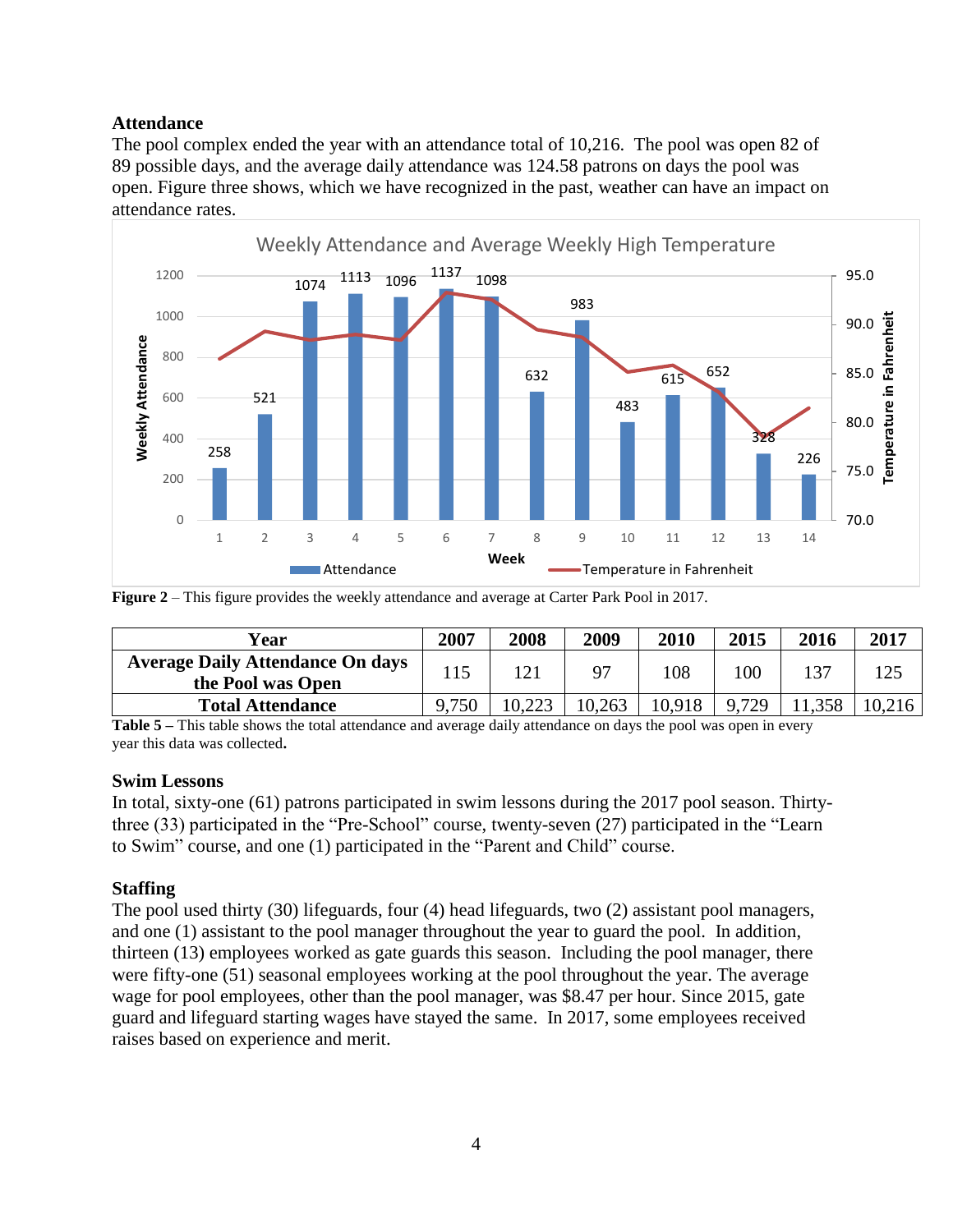#### **Miscellaneous**

Staff continued the policy of two guards always in the stand during 2017. The staff feels this has been an effective step in improving both the actual and perceived safety of patrons at the pool.

#### **Construction**

During the winter of 2016-2017, the bathhouse facility and kiddie pool were renovated, which included the addition of a family bathroom. All projects were completed before the start of the 2017 pool season. The project marks completion of phase one of the Carter Park Pool facility renovation. Phase two consists of an addition of a snack bar, which is scheduled to be completed by the start of the 2018 pool season. Phase three consists of construction of a new "big pool."